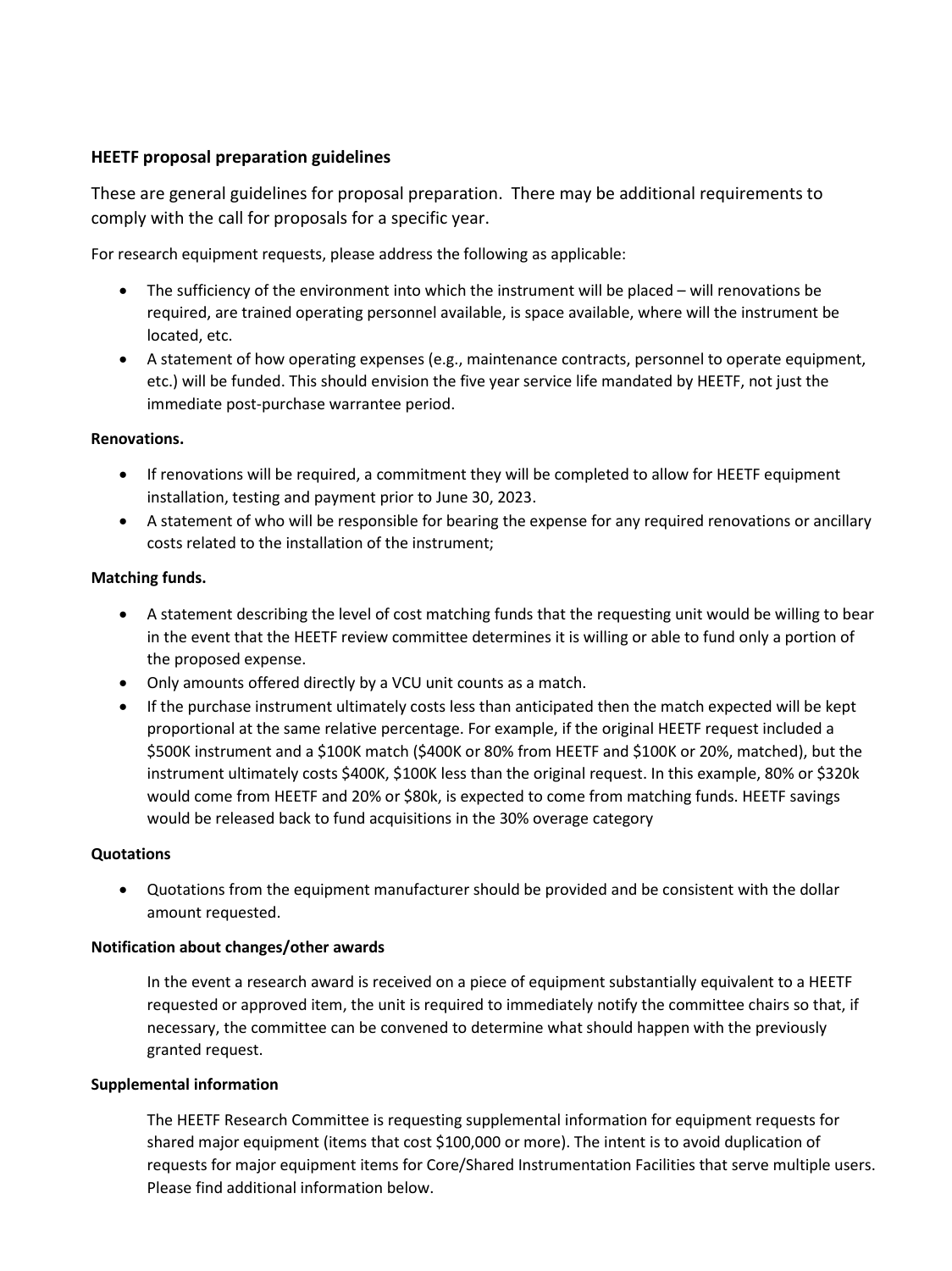#### **Proposal submission**

Please submit your proposal to Ruth McIntoshBrandt [ruth.mcintosh-brandt@vcuhealth.org.](mailto:ruth.mcintosh-brandt@vcuhealth.org) For questions about HEETF program please contact [Zakir.Ullah@vcuhealth.org](mailto:Zakir.Ullah@vcuhealth.org) or Michael. [Donnenberg@vcuhealth.org.](mailto:Donnenberg@vcuhealth.org)

## **SUPPLEMENTAL INFORMATION FOR SHARED MAJOR RESEARCH EQUIPMENT REQUEST**

Please provide the following information for each qualifying research equipment request that costs \$100,000 or more.

**Requesting Investigators/Users(attach NIH Biosketch for each, show how need is currently met, list any relevant publications using this equipment, note Current and Pending proposals dependent on this equipment):**

Description – As shown on spreadsheet

Please provide a list of the users in the following table.

| Name | Dept/Unit | Office<br>Phone | Email address<br>name@vcu.edu | PI/CoPI<br>Minor User |
|------|-----------|-----------------|-------------------------------|-----------------------|
|      |           |                 |                               |                       |
|      |           |                 |                               |                       |
|      |           |                 |                               |                       |
|      |           |                 |                               |                       |
|      |           |                 |                               |                       |
|      |           |                 |                               |                       |

| Name/possible vendor of Requested Instrument: | Cost: $\$                                                                                  |
|-----------------------------------------------|--------------------------------------------------------------------------------------------|
|                                               | A quotation from the<br>manufacturer must be<br><i>included supporting the</i><br>request. |

## *Please respond to the following questions.*

Insert as many lines or pages into this document as required to be fully responsive to the following questions.

1. Describe existing equipment of the same or similar type and capability at VCU (in both your